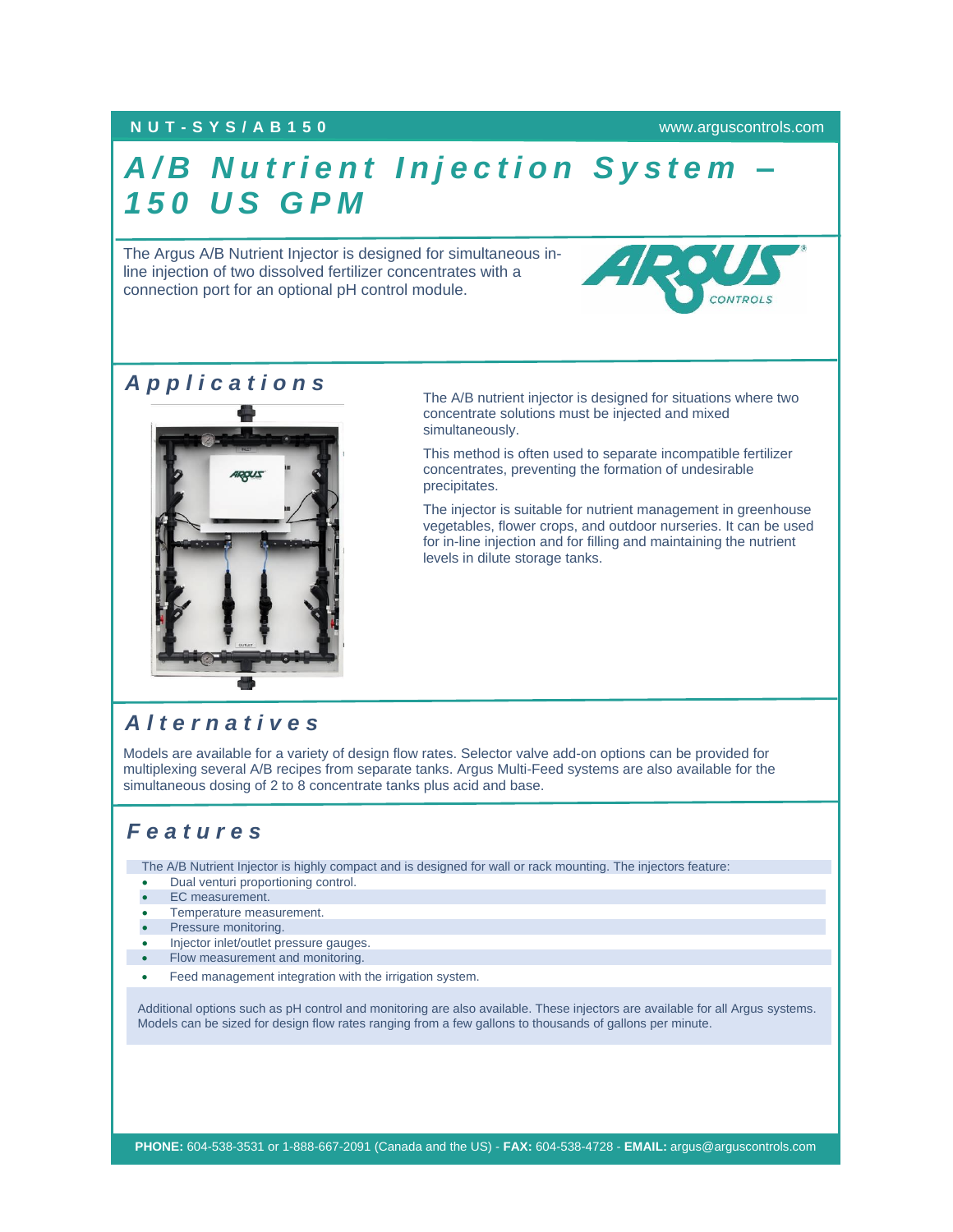#### *N U T - S Y S / A B 1 5 0*

## *S p e c i f i c a t i o n s*

**NOTE:** These specifications are provided for a standard 150 US GPM Multi-Feed RM. Units can be custom configured to accommodate larger or smaller flow rates as well as location-specific supply power requirements.

| <b>Nutrient System Panel</b><br><b>Dimensions</b>         | H: 48" (1219 mm) x W: 36" (914 mm) x D: 8" (203 mm)                                                                                                                                                                                                                                                                                                                     |
|-----------------------------------------------------------|-------------------------------------------------------------------------------------------------------------------------------------------------------------------------------------------------------------------------------------------------------------------------------------------------------------------------------------------------------------------------|
| <b>Control Interface</b>                                  | An Argus I/O Module is located in a non-metallic enclosure inside the Nutrient<br>System Panel (see diagram). This operates the sensors and control valves. The<br>control software is operated from a remotely mounted Argus Titan Controller.                                                                                                                         |
| <b>Injectors</b>                                          | 2 x Mazzie injectors, model 1078 (1.5" low flow), 885 (1"), or 878 (1" very low flow)<br>Kynar                                                                                                                                                                                                                                                                          |
| <b>Stock Solution Valves</b>                              | 2x IPV valves Model 100, 24VAC 50/60Hz, Orifice Size: 3.97mm (1/8")<br>See Argus Data sheet: NUT-VAL_200SS-2                                                                                                                                                                                                                                                            |
| <b>Maximum Flow</b>                                       | 150 US GPM (600 liters/min)                                                                                                                                                                                                                                                                                                                                             |
| <b>Minimum Flow</b>                                       | Varies with flow meter selection.                                                                                                                                                                                                                                                                                                                                       |
| <b>Minimum Supply Pressure</b>                            | 20 psi                                                                                                                                                                                                                                                                                                                                                                  |
| <b>Maximum Supply</b><br><b>Pressure</b>                  | 80 psi - Note: a reasonably consistent supply pressure should be maintained within the<br>max/min range. Use water hammer arrestors as required to protect sensors and<br>irrigation equipment from damage due to sudden pressure 'spikes'.                                                                                                                             |
| <b>Maximum Fertilizer</b><br><b>Injection Rate</b>        | 0.80 US GPM (1.0 LPM – very low, 3.0 LPM – low, 5.0 LPM - high) per injector valve.                                                                                                                                                                                                                                                                                     |
| <b>Venturi Manifold</b><br><b>Inlet/Outlet Pipe Size</b>  | 1-1/2" (38.1mm) Schedule 80 PVC unions                                                                                                                                                                                                                                                                                                                                  |
| <b>Mixing/Supply Pump</b>                                 | Specifications vary with irrigation system design and layout.                                                                                                                                                                                                                                                                                                           |
| <b>Interconnection Piping-In</b><br><b>Nutrient Panel</b> | 1" (38.1mm Schedule 80 - PVC                                                                                                                                                                                                                                                                                                                                            |
| EC Sensors (2x)                                           | An integrated temperature compensated EC sensor is built into the nutrient injection<br>piping. Specifications @ 77°F (25°C):<br>• Range: 0.20 to 20.0 mS<br>• Optimal Range: 0.5 to 15 mS<br>• Repeatability: better than 1% of reading over optimal range (0.01 mS)<br>• Accuracy: (with calibration) +0.01 to 0.02 mS over the optimal range<br>• Probe Constant: 15 |
| PH Sensor (2x)                                            | 2 x insertion type pH probes for pressurized applications.<br>See Argus data sheet: SEN-PH/SP200                                                                                                                                                                                                                                                                        |
| <b>Solution Temperature (2x)</b>                          | 2 x wet thermistor sensors. See Argus data sheets: <b>SEN-TN21 and SEN-TN-DW_C</b> .                                                                                                                                                                                                                                                                                    |
| <b>Stock Solution Filtering</b>                           | 40 mesh stainless steel line strainer. See Argus data sheet: <b>NUT-STRAIN-1_2</b>                                                                                                                                                                                                                                                                                      |
| <b>Flow Meter</b>                                         | Paddle wheel. See Argus Data Sheets: NUT-FLOW/PAD for pipe sizes 0.5-3"; NUT-<br>FLOW/PAD-2 for pipe sizes 4"-8"                                                                                                                                                                                                                                                        |
| <b>Power Requirements</b>                                 | Injector Panel: power for the Argus I/O module and sensors is supplied by the I/O<br>System Network wiring.<br>Injector Valves: 24VAC (10VA)                                                                                                                                                                                                                            |

**PHONE:** 604-538-3531 or 1-888-667-2091 (Canada and the US) - **FAX:** 604-538-4728 - **EMAIL:** argus@arguscontrols.com